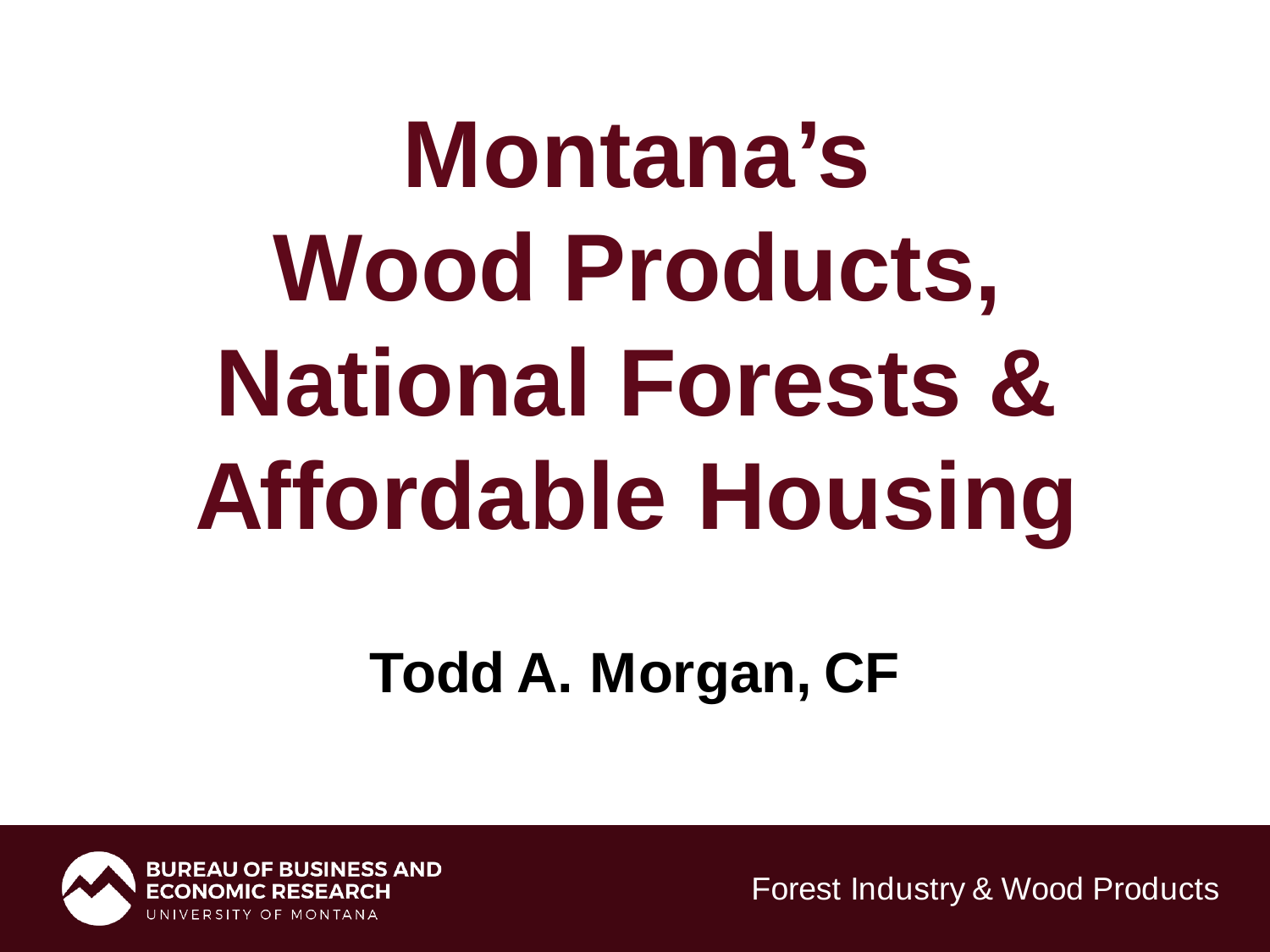# **Montana's Wood Products Facilities**

#### **~140 establishments**

#### **~80 timber users**

- 8 larger, 20+ small sawmills
- Plywood, MDF, particleboard
- Log homes, post & pole, chipping
- Pellets, bark, fuels-for-schools



- Mostly small, privately held
- Most don't own forest land
- Nearly all rely on some timber from public lands



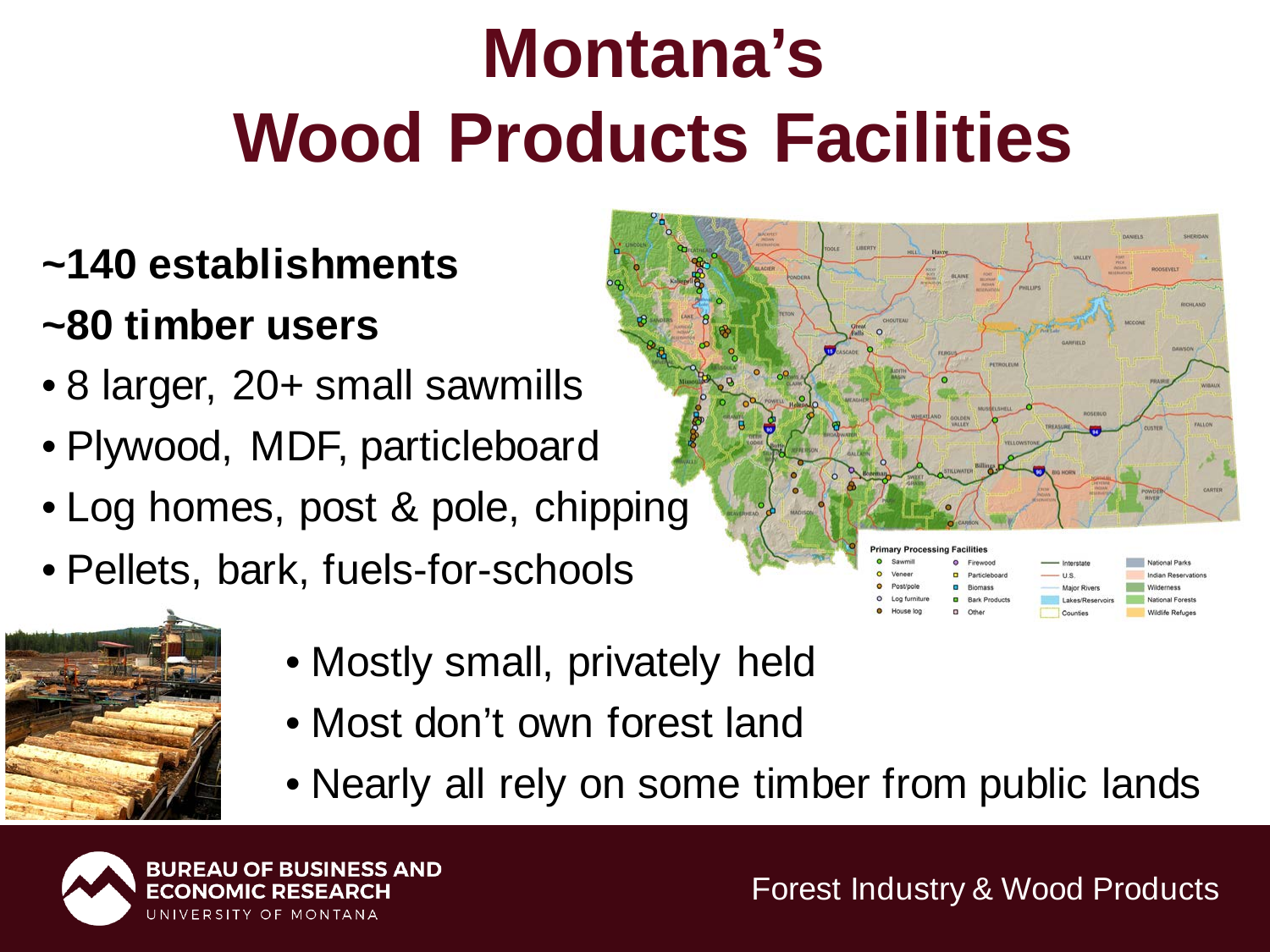# **Montana Wood Products Manufacturing**



Sources: Bureau of Economic Analysis, Western Wood Products Association, BBER. \* \* 2018 Estimated.

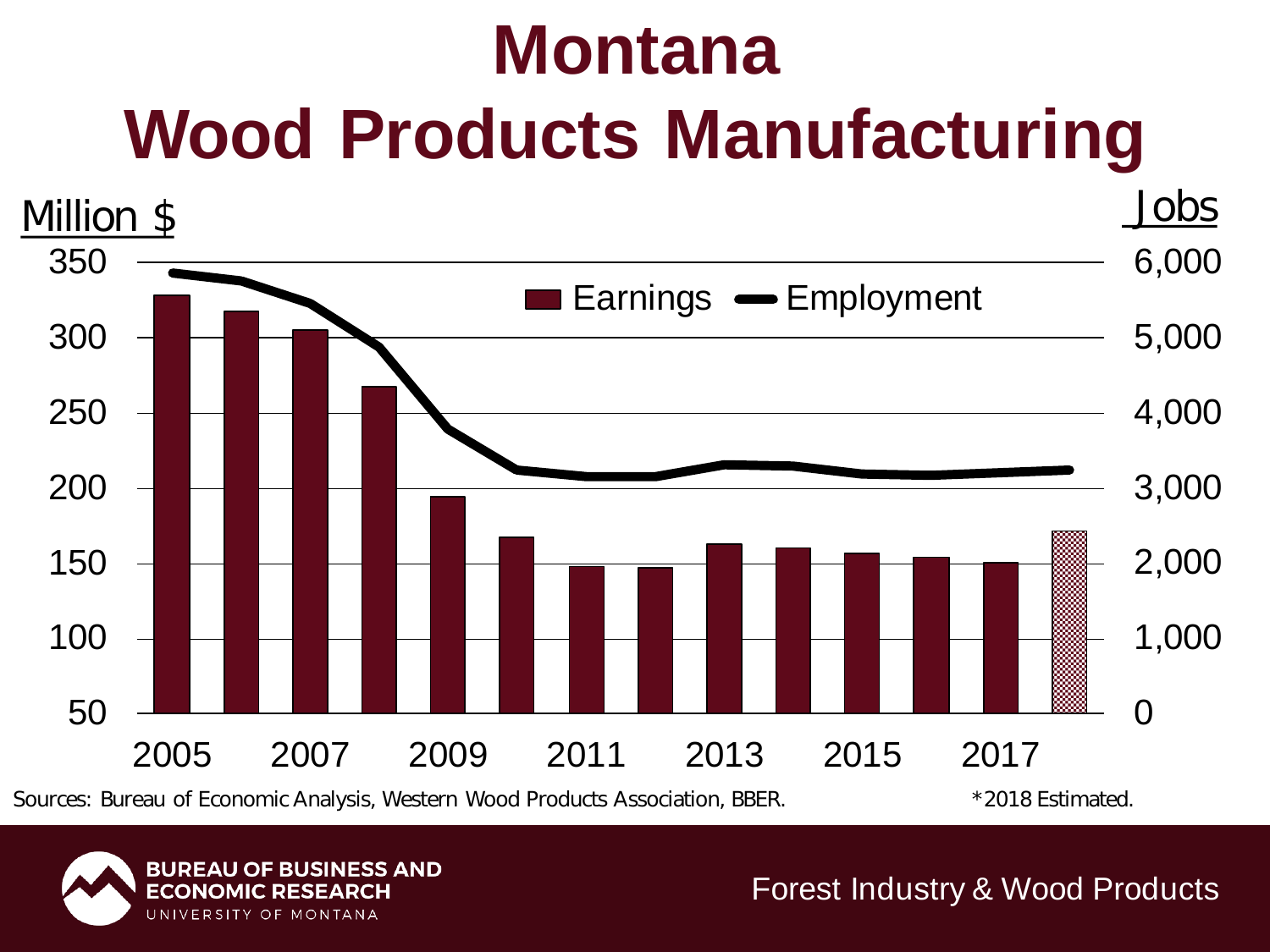## **Montana Forest Industry (Private Sector)**

|                                     | 2004    | 2010  | 2017       |
|-------------------------------------|---------|-------|------------|
| <b>Workers (mills &amp; forest)</b> | 10,006  | 7,030 | 7,732      |
| <b>Earnings (millions)</b>          | \$489   | \$294 | \$341      |
| <b>Primary sales (millions)</b>     | \$1,518 | \$497 | \$569      |
| <b>Lumber production (MMBF)</b>     | 985     | 503   | <b>480</b> |

Sources: Bureau of Economic Analysis, Western Wood Products Association, BBER.

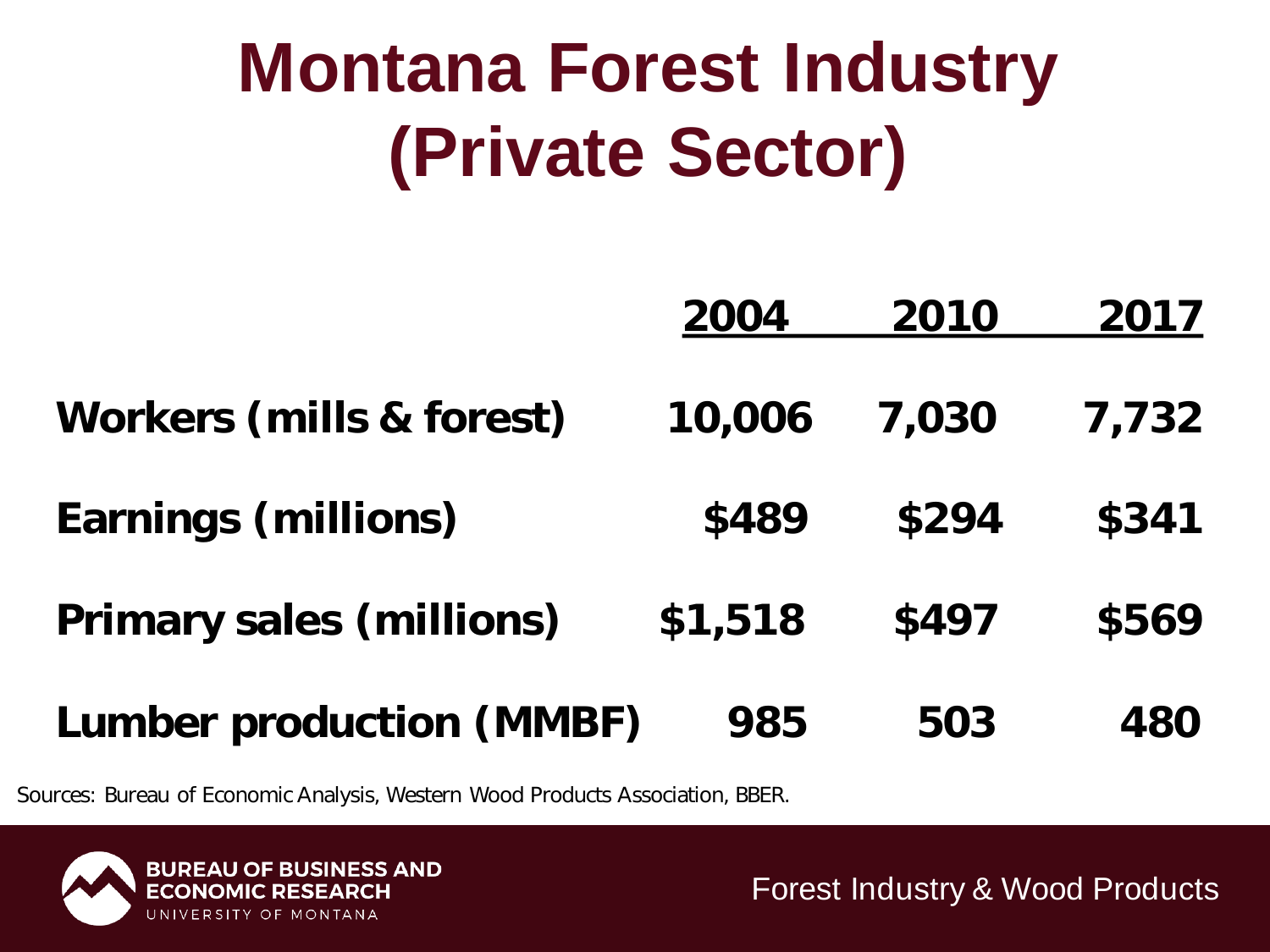### **Montana Timber Capacity & Harvest, 1980-2018**

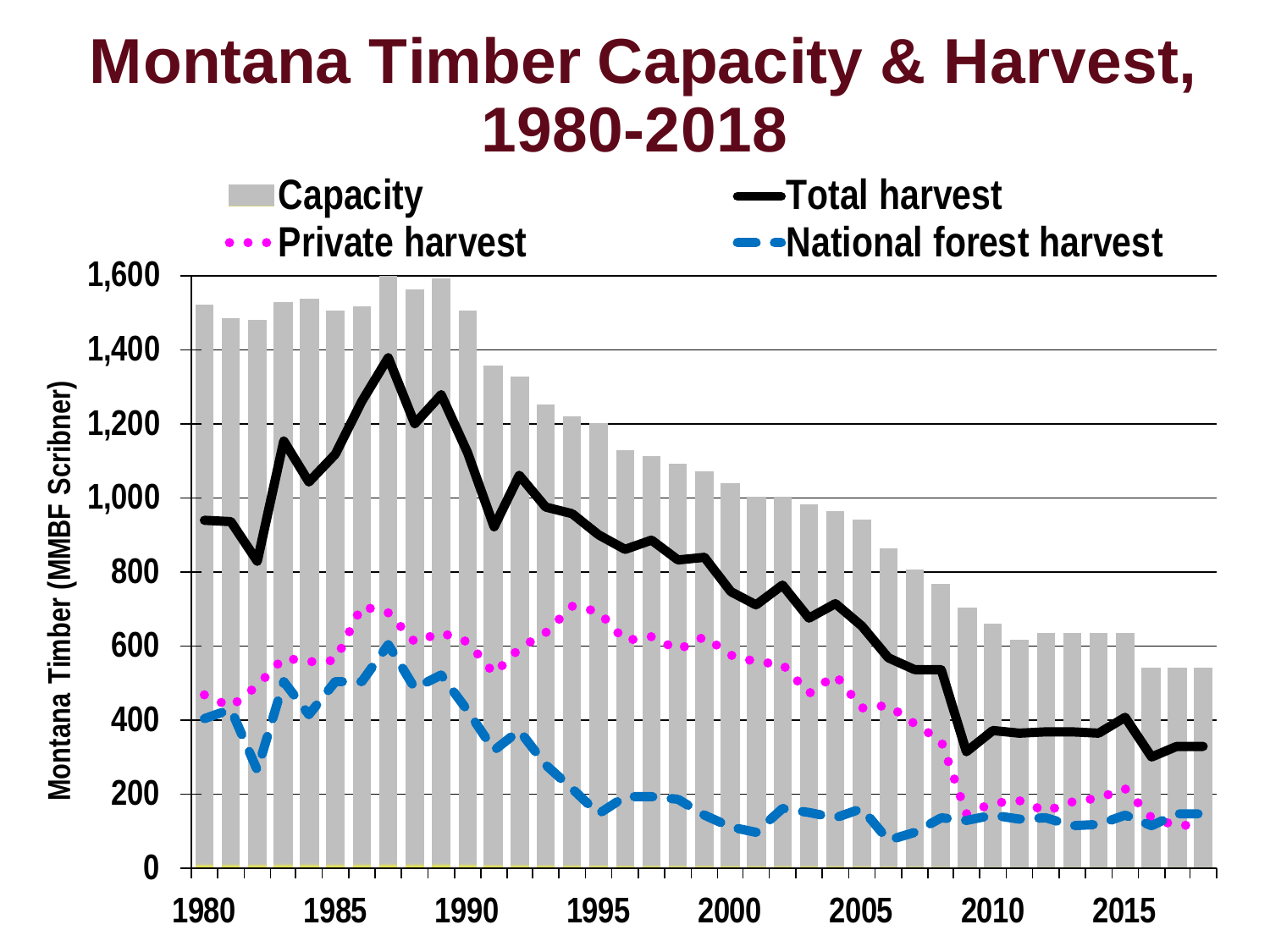## **Montana Forests & Timber**

### **25.9 million acres**

#### **19.8 million acres of timberland**

#### **National Forests**

61% of timberland 76% of timber volume 20-25% of annual harvest 60% of burned forest area 80% of insect impact area

**Source: USDA Forest Service, FIA Program** 



| <b>County</b>              | <b>Forest acres</b><br>(thousand) | <b>National</b><br><b>Forest</b> |
|----------------------------|-----------------------------------|----------------------------------|
| Cascade                    | 332                               | 53%                              |
| Flathead                   | 2,794                             | 63%                              |
| Gallatin                   | 902                               | 66%                              |
| <b>Lewis &amp; Clark</b>   | 1,391                             | 71%                              |
| Lincoln                    | 2,182                             | 80%                              |
| <b>Missoula</b>            | 1,410                             | 51%                              |
| Ravalli                    | 1,192                             | 88%                              |
| Silver Bow &<br>Deer Lodge | 534                               | 63%                              |
| Yellowstone                | 143                               | $0\%$                            |
| <b>All counties</b>        | 25,912                            | 60%                              |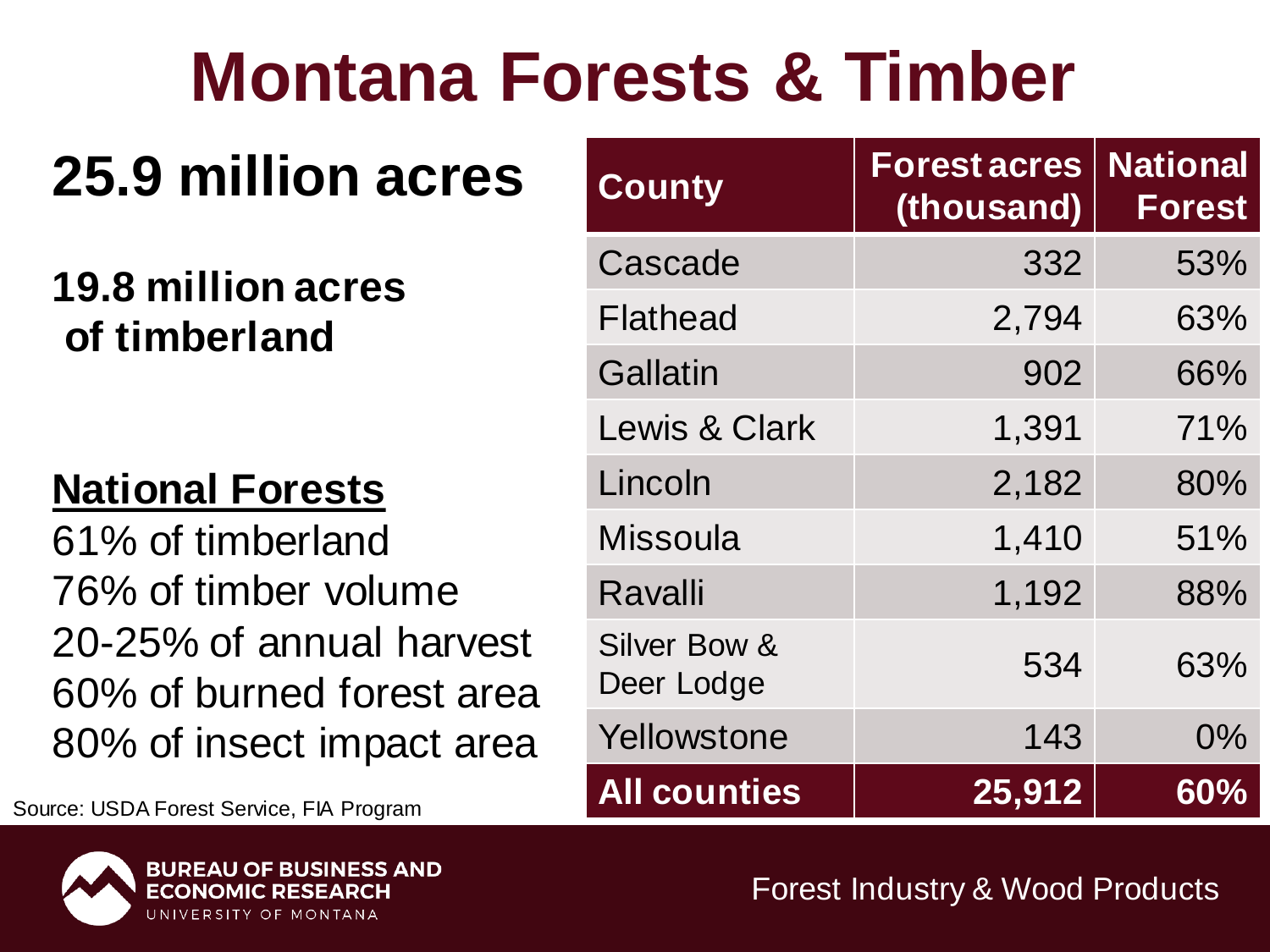# **National Forests in Montana**



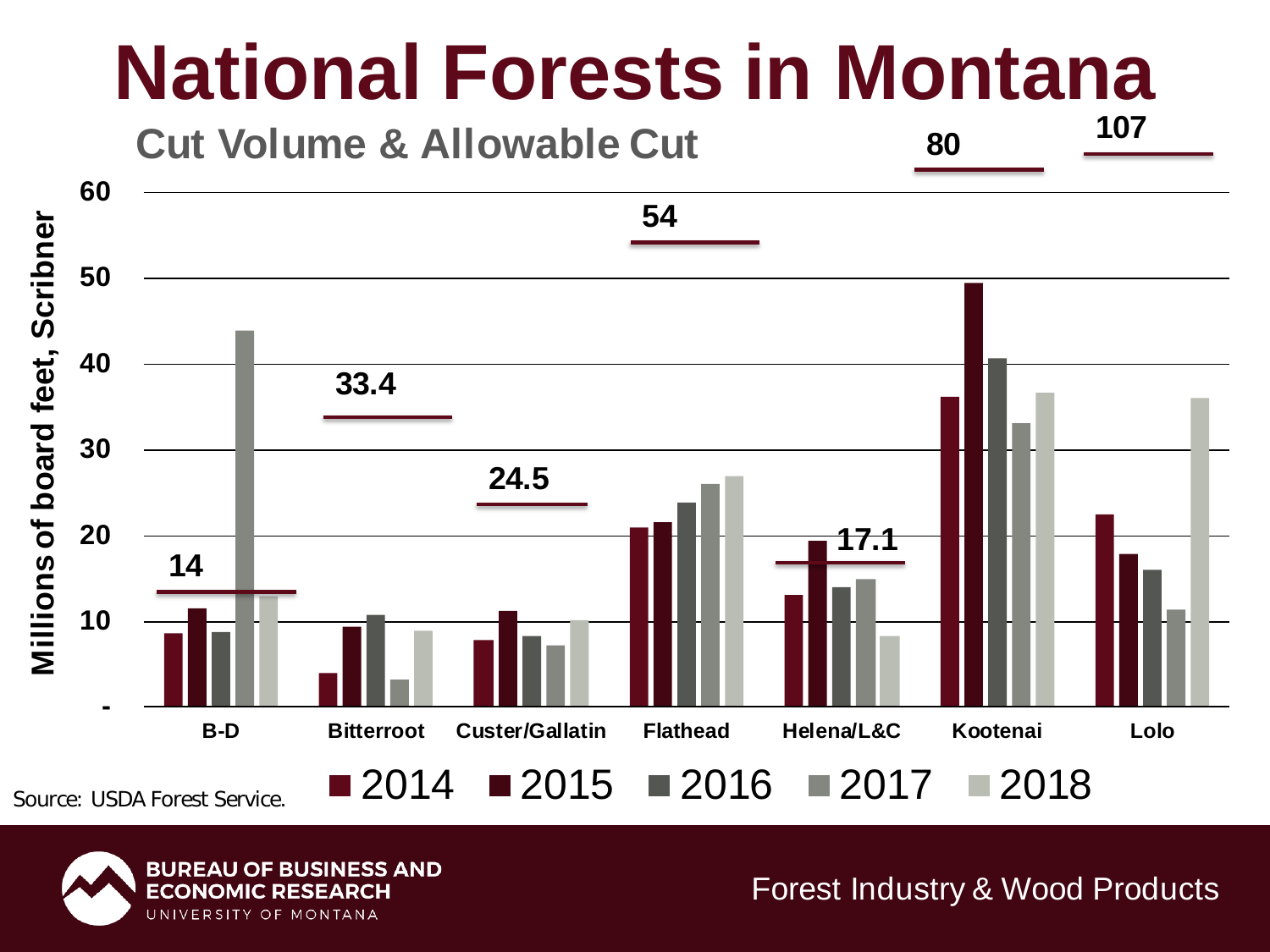# **National Forests in Montana**



Source: USDA Forest Service.

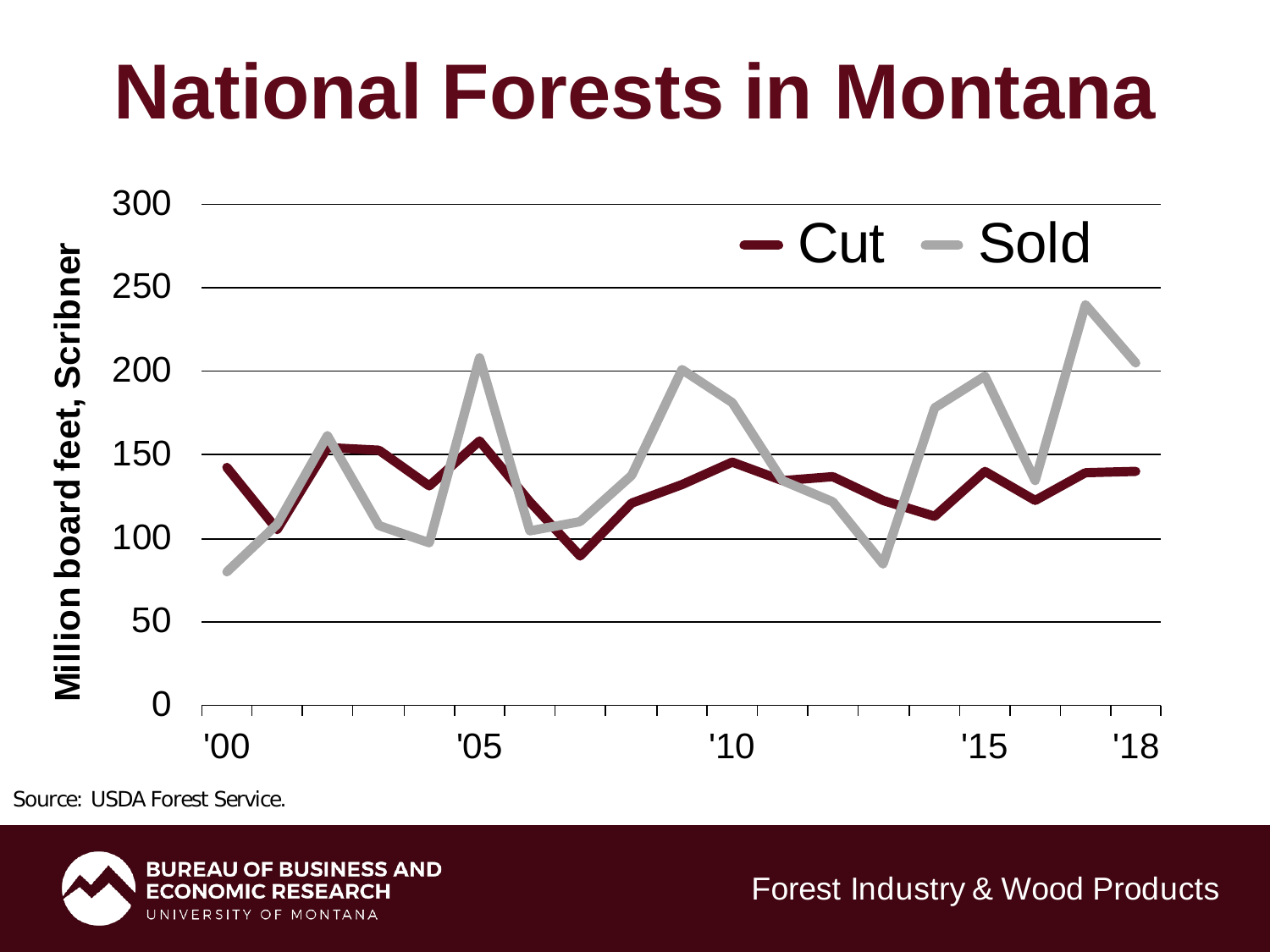### **Affordable Housing & Wood Products**

### **The Five Ls** impacting housing supply

- Labor
- Lots
- Lending
- Laws
- Lumber

Source: National Association of Homebuilders.

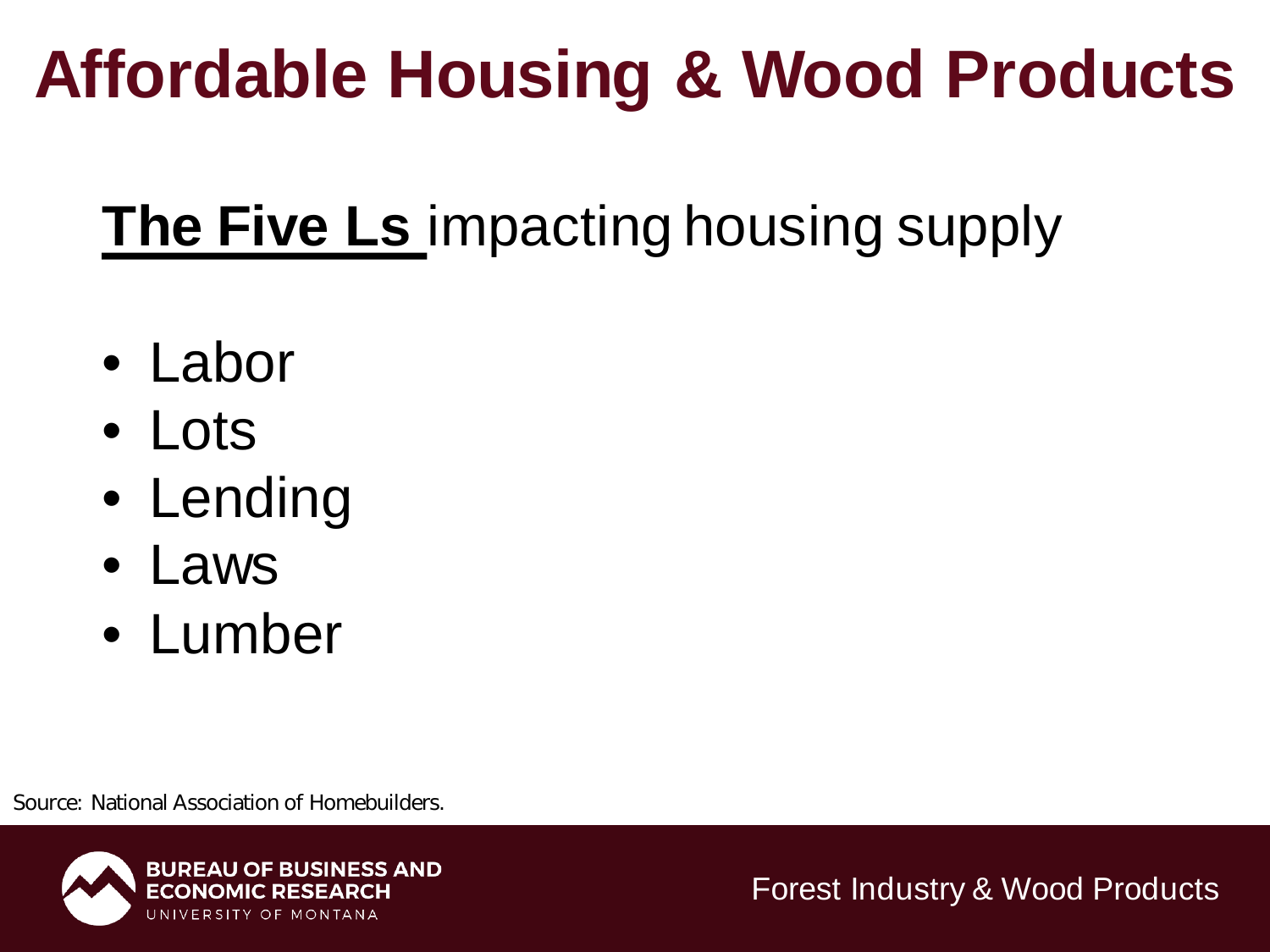### **Affordable Housing & Wood Products**



Source: Random Lengths.

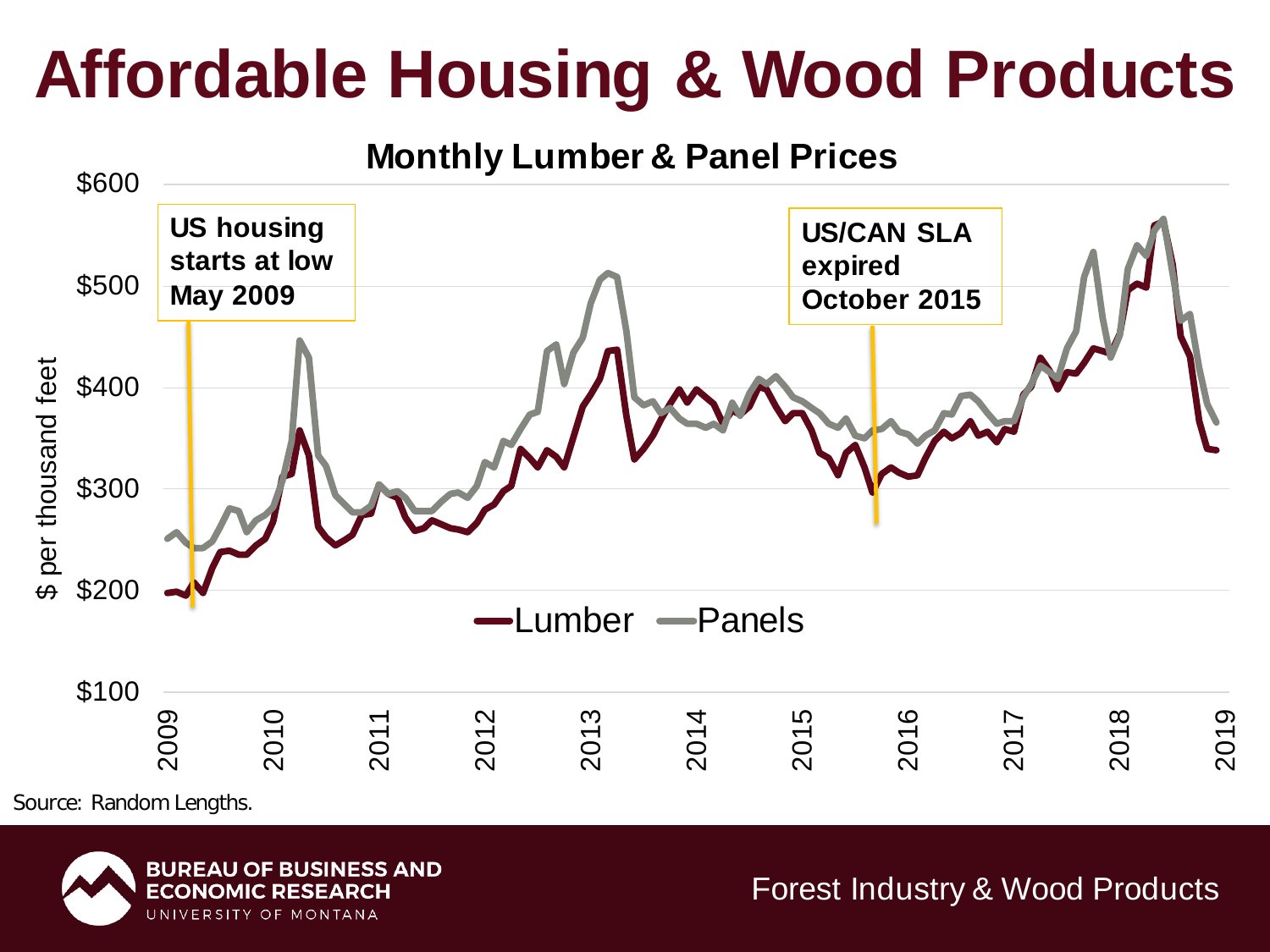### **Example New Single-Family Home Price & Construction Costs, 2017**

#### **Sale price: \$427,892**

2,700 sq ft house; 11,300 sq ft lot

- **Construction cost** 55.6%
- Finished lot cost 21.5%
- Profit 10.7%
- Overhead expenses 5.1%
- Sales commission 4.1%
- Financing cost 1.8%
- Marketing cost 1.2%

#### **Construction cost: \$237,760**

| Site work                | 6.7%  |
|--------------------------|-------|
| Foundation               | 10.8% |
| <b>Framing</b>           | 17.3% |
| <b>Exterior finishes</b> | 13.9% |
| <b>Major systems</b>     | 13.8% |
| <b>Interior finishes</b> | 28.6% |
| <b>Final steps</b>       | 7.0%  |
| Other                    | 2.0%  |

#### **Lumber & other wood materials estimated at \$12,000 to \$16,000 for 2,700 sq ft home = 5 to 6.5% of construction cost.**

Source: National Association of Homebuilders and BBER.

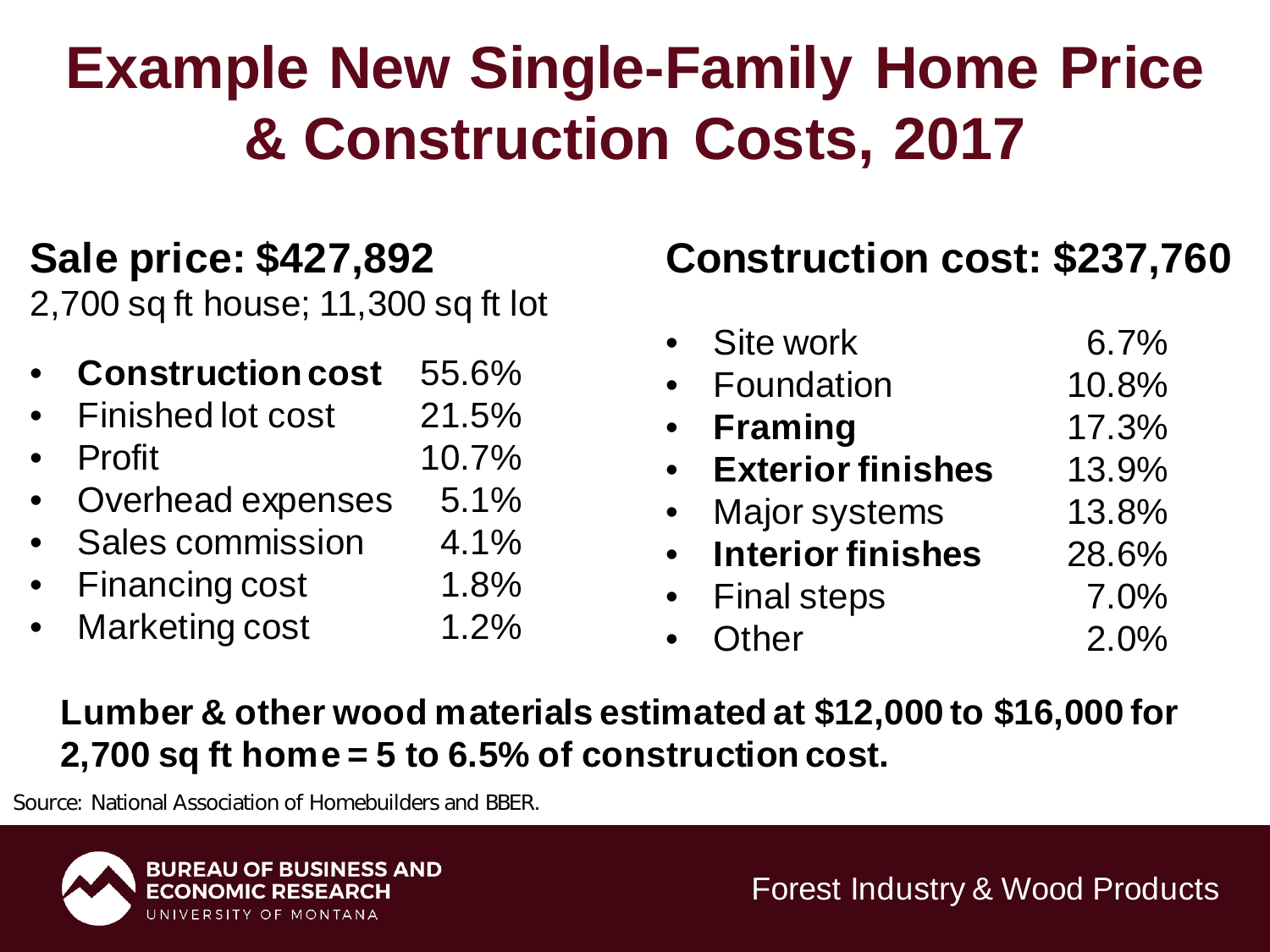#### **Median U.S. new home price & lumber price, 1980-2017**



Sources: US Census Bureau and Random Lengths.



Forest Industry & Wood Products

Lumber price \$ per MBF

umber price \$ per MBF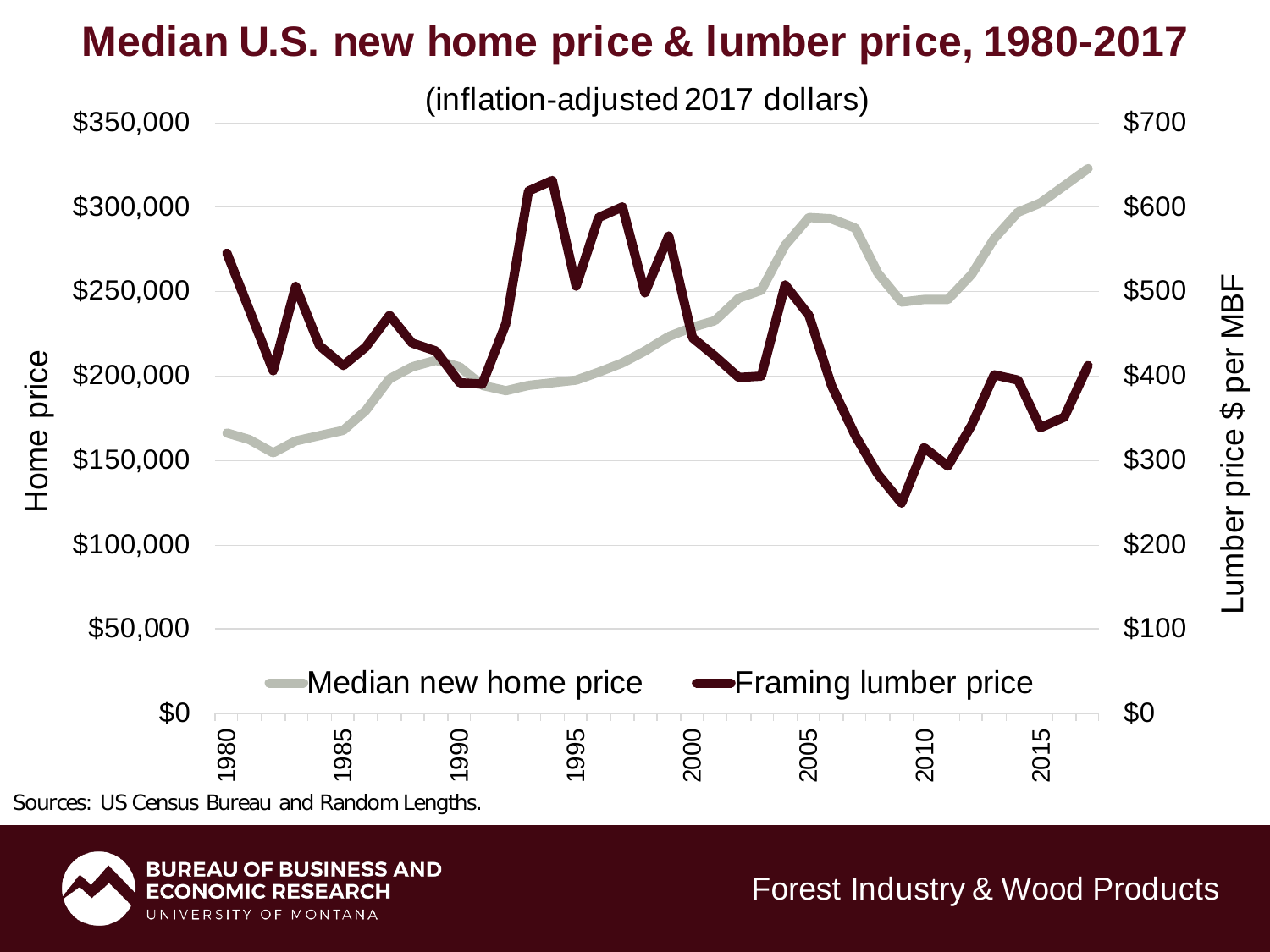#### **Percentage Changes of Construction Input Costs**



Sources: US Bureau of Labor Statistics and Association of General Contractors of America.

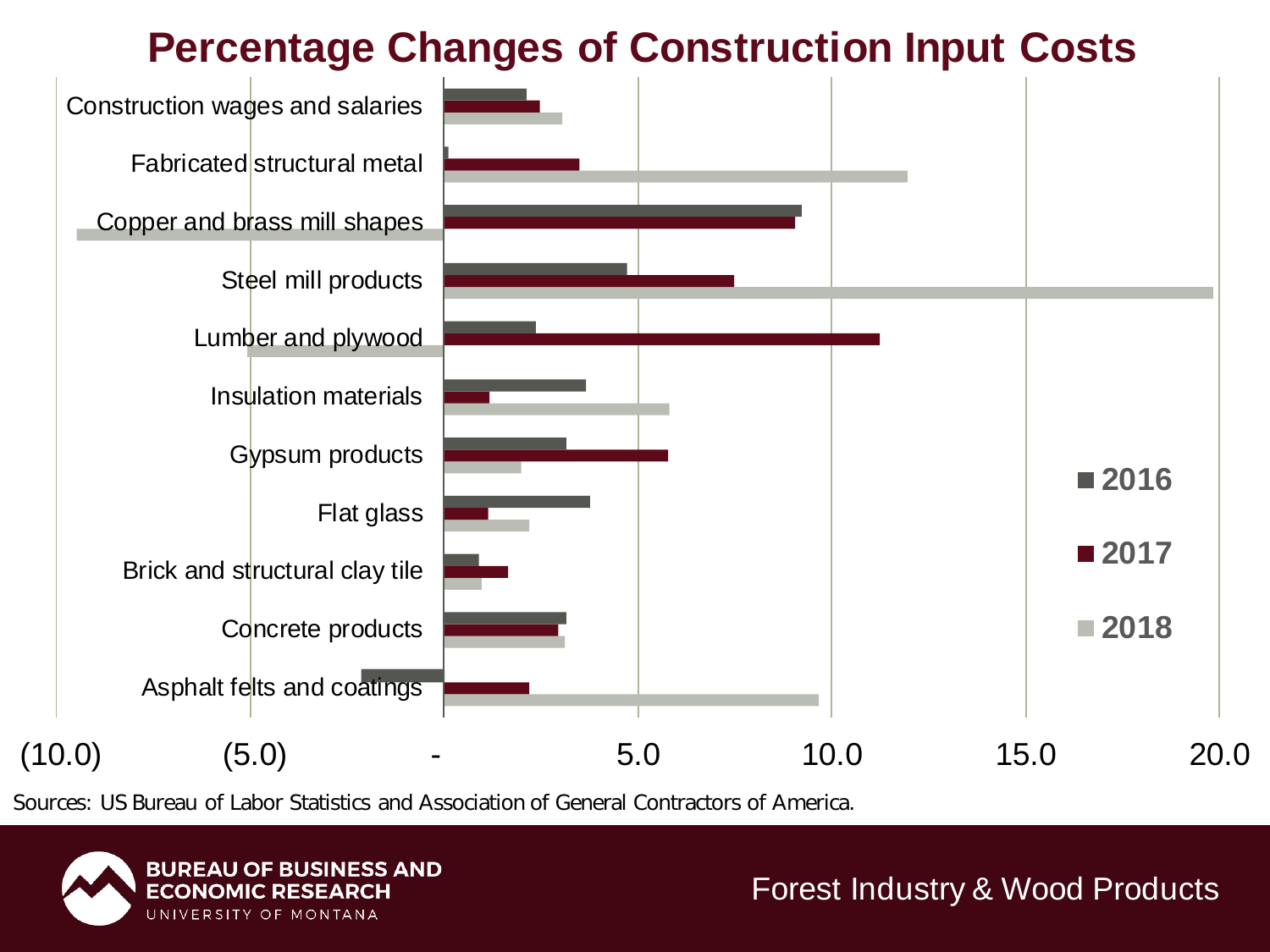## **Affordable Housing & Wood Products**

### **Wood use in construction**

- Costs of nearly all inputs to construction have been rising since 2015.
- Two-thirds of lumber & over 85% of structural panels are used in construction, including repair & remodeling.
- Wood is a **renewable** construction material and **stores carbon** long term.

Source: U.S. Forest Products Lab.

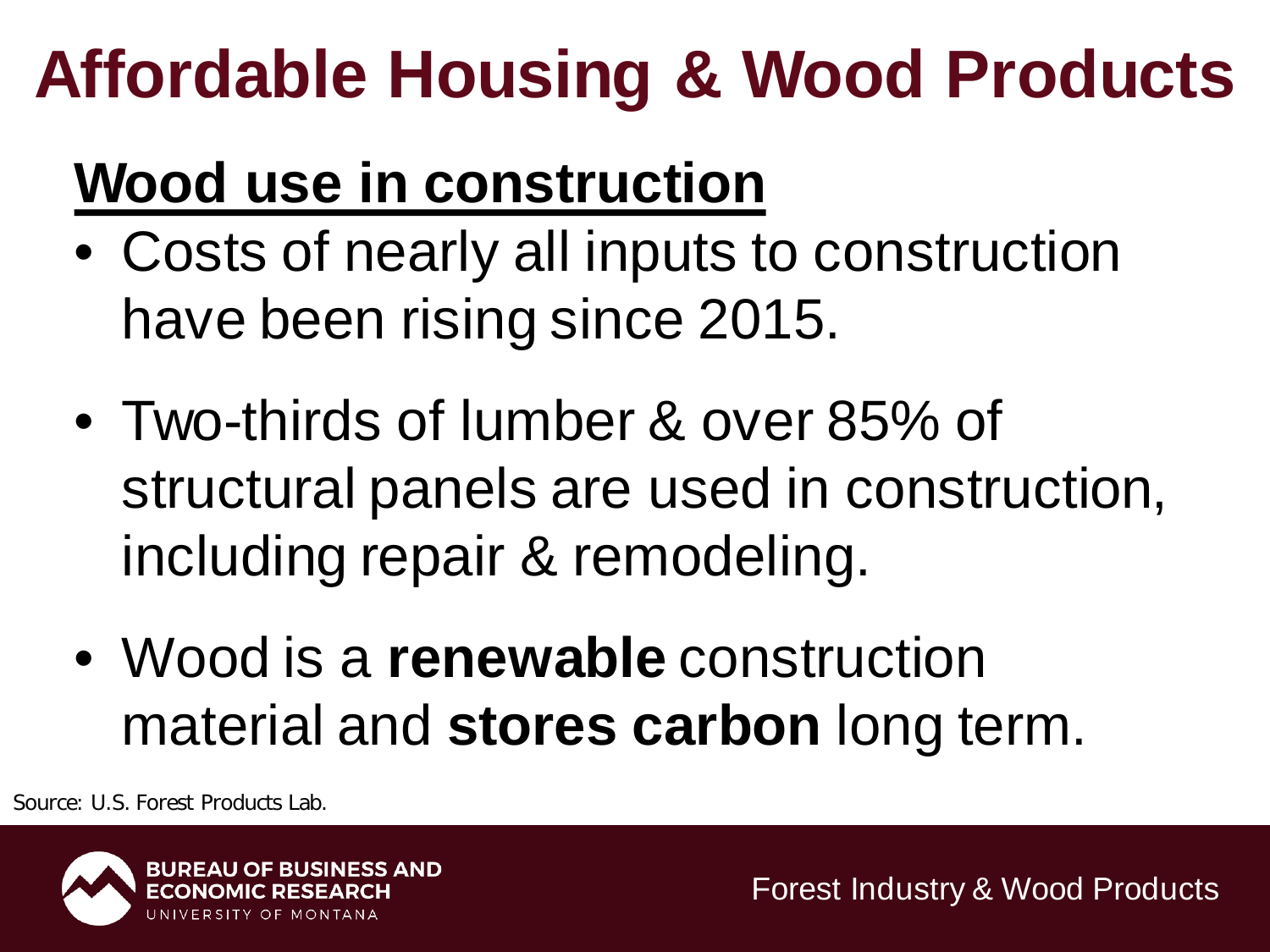# **Canadian Lumber**

#### **Volume & share of US market down in '17 & '18**

- **Tariffs & CAN mills in US are having an impact.**
- **Bark beetles & fires reduced BC timber & lumber supply.**
- **Eastern CAN expected to increase lumber as BC declines.**



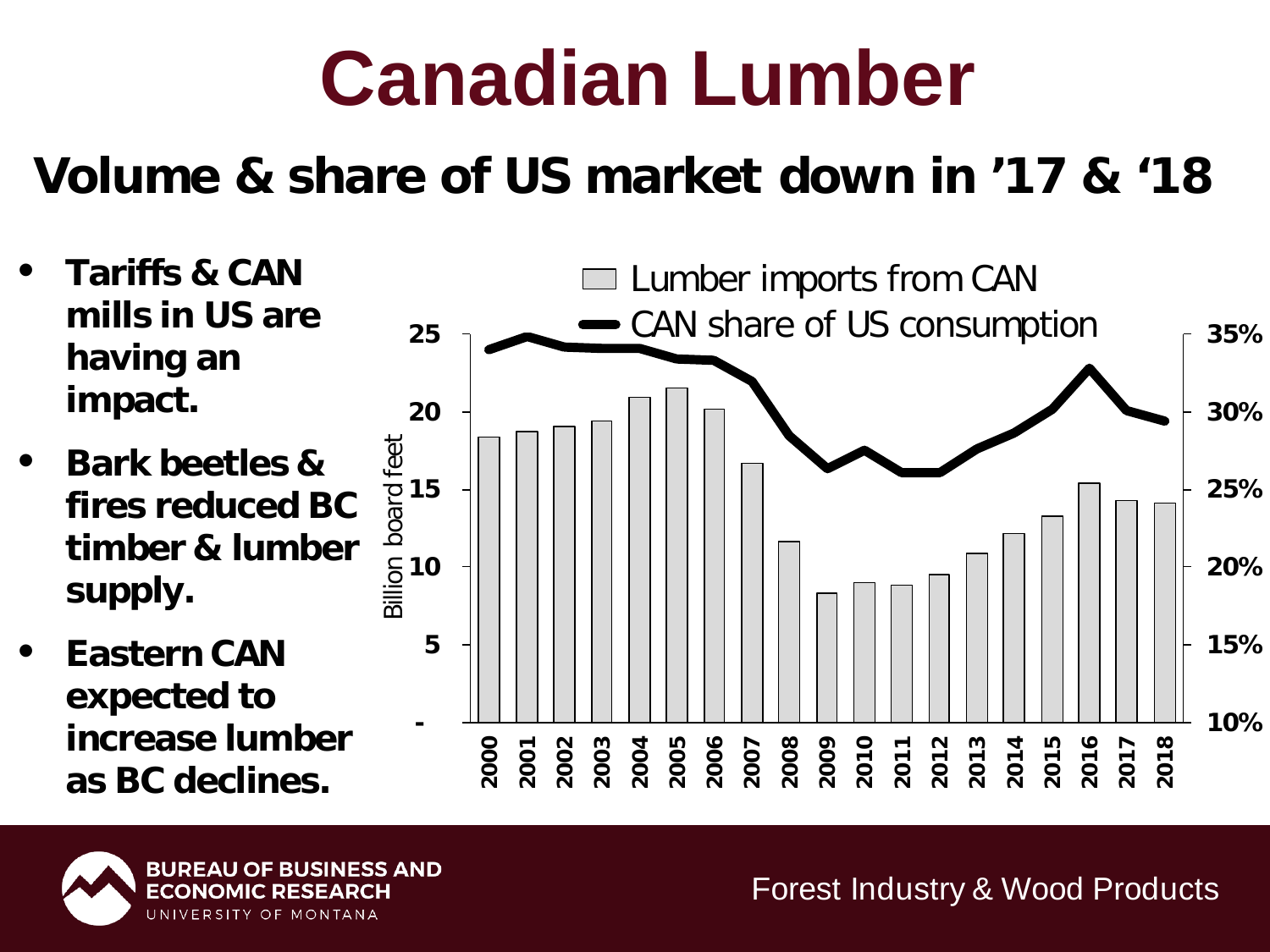# **Montana's Forest Industry & Wood Products Outlook**

### **Issues impacting the industry in 2019**

- Broader US economy
- Homebuilding & interest rates
- **► Softwood lumber & other trade issues**
- Good Neighbor Authority (GNA) projects
- Wildfires & weather
- $\triangleright$  Timber & labor availability